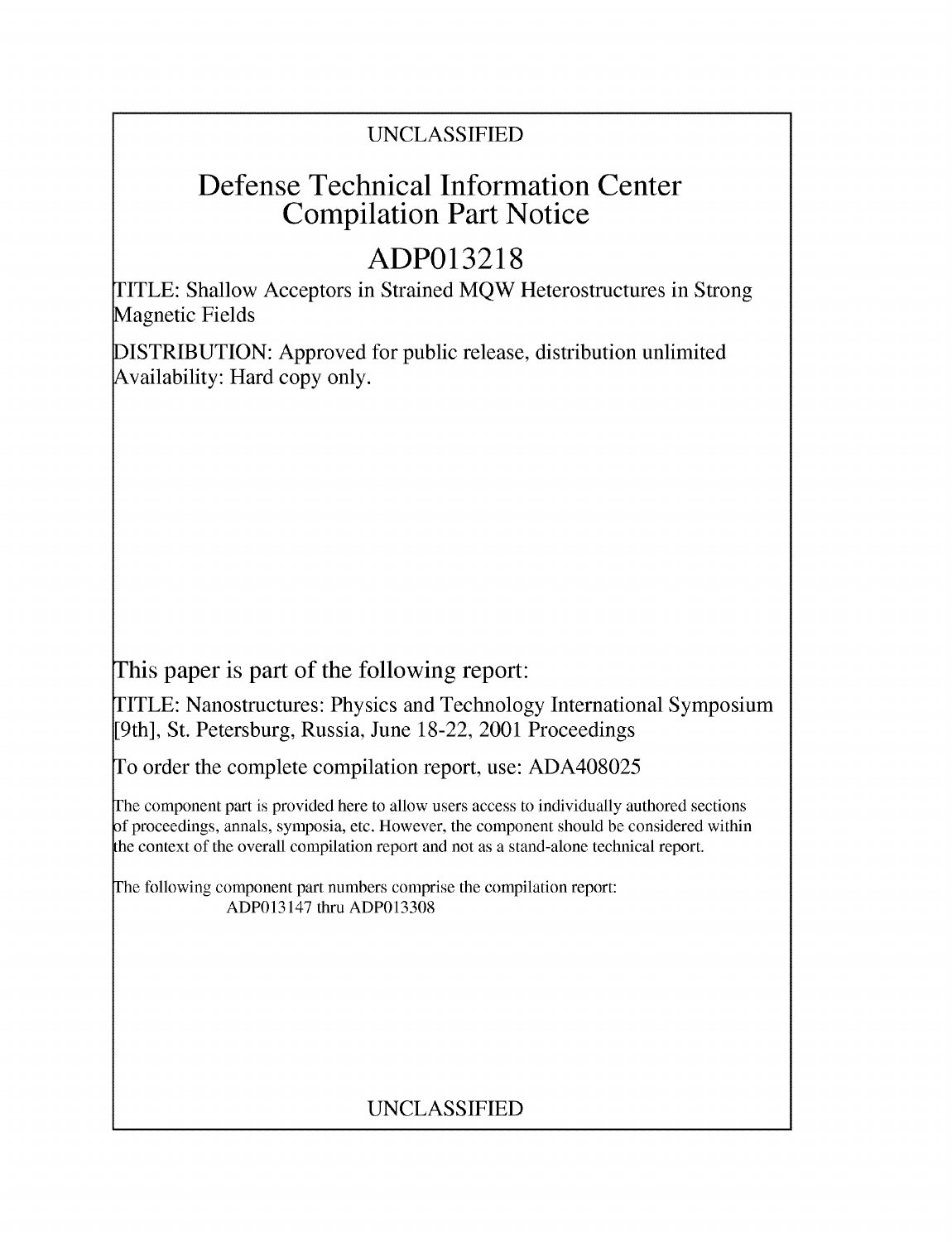## Shalow acceptors in strained MQW heterostructures in strong magnetic fields

V. Ya. Aleshkin, V. I. Gavrilenko and *D. B. Veksler*

Institute for Physics of Microstructures of Russian Academy of Sciences, GSP-105, Nizhny Novgorod, 603600, Russia.

Abstract. **A** new nonvariational theoretical technique allowing to calculate both ground and exited states of shallow impurity in a quantum well in the presence of strong magnetic field has been developed. The method has been applied to study the acceptor states in  $Ge/Ge_{1-x}Si_x$  MQW heterostructures. The results obtained allow to explain the measured far IR photoconductivity spectra of the heterostructures and to identify the observed spectral lines.

### Introduction

The problem of shallow impurities in multiple quantum wells (MQW) heterostructures in strong magnetic fields have been attracting the interest of researches during the last decade (see, for example, [1 **]** and reference therein). As usual various variational methods are used for the interpretation of the experimental data. However in the most studies variational calculations are limited to consideration of the ground (Is) and the lowest exited states only because it is necessary to use trial functions with a large number of variational parameters for a satisfactory description of higher states. Sometimes it appears insufficiently for an explanation of all observed lines in the spectra of impurity absorption/photoconductivity. The technique developed in the present work is similar to that used in [2] for the calculation of the acceptor states in quantum wells structures without a magnetic field. The acceptor envelope function was expanded in the basis of Landau level wavefunctions of free holes (without the Coulomb potential) in the quantum well. By diagonalization of the acceptor Hamiltonian in this basis the series of acceptor state energies and wavefunctions was obtained, thus allowing to calculate the energies and the matrix elements of the optical transitions. The results obtained allow to interpret the observed shallow acceptor photoconductivity spectra in the far infrared range in the magnetic fields reported in **[3].**

### 1. Theoretical formalism

A calculation of the acceptor states is a rather complicated problem due to the degeneration of the valence band in semiconductors under consideration. Let's consider the problem of a hole in the impurity center Coulomb potential in a strained MQW heterostructure in strong magnetic field. The magnetic field is parallel to the growth direction. The total Hamiltonian  $4 \times 4$  (without the spin-split subband terms) consists of the Luttinger Hamiltonian in the magnetic field [4], deformation terms [5], the rectangular quantum well (QW) potential and the Coulomb potential. As a first step we calculated the basis functions  $\vec{\Psi}^{J_z}_{i}$  (the hole wave-functions in QW in the absence of the Coulomb potential). The calculations were performed using the axial approximation thus neglecting the off-diagonal elements proportional to  $\gamma_2 - \gamma_3$  in the Hamiltonian, the graduation  $A = 1/2[H \times \vec{r}]$  being chosen. The axial symmetry results in the conservation of the total angular momentum projection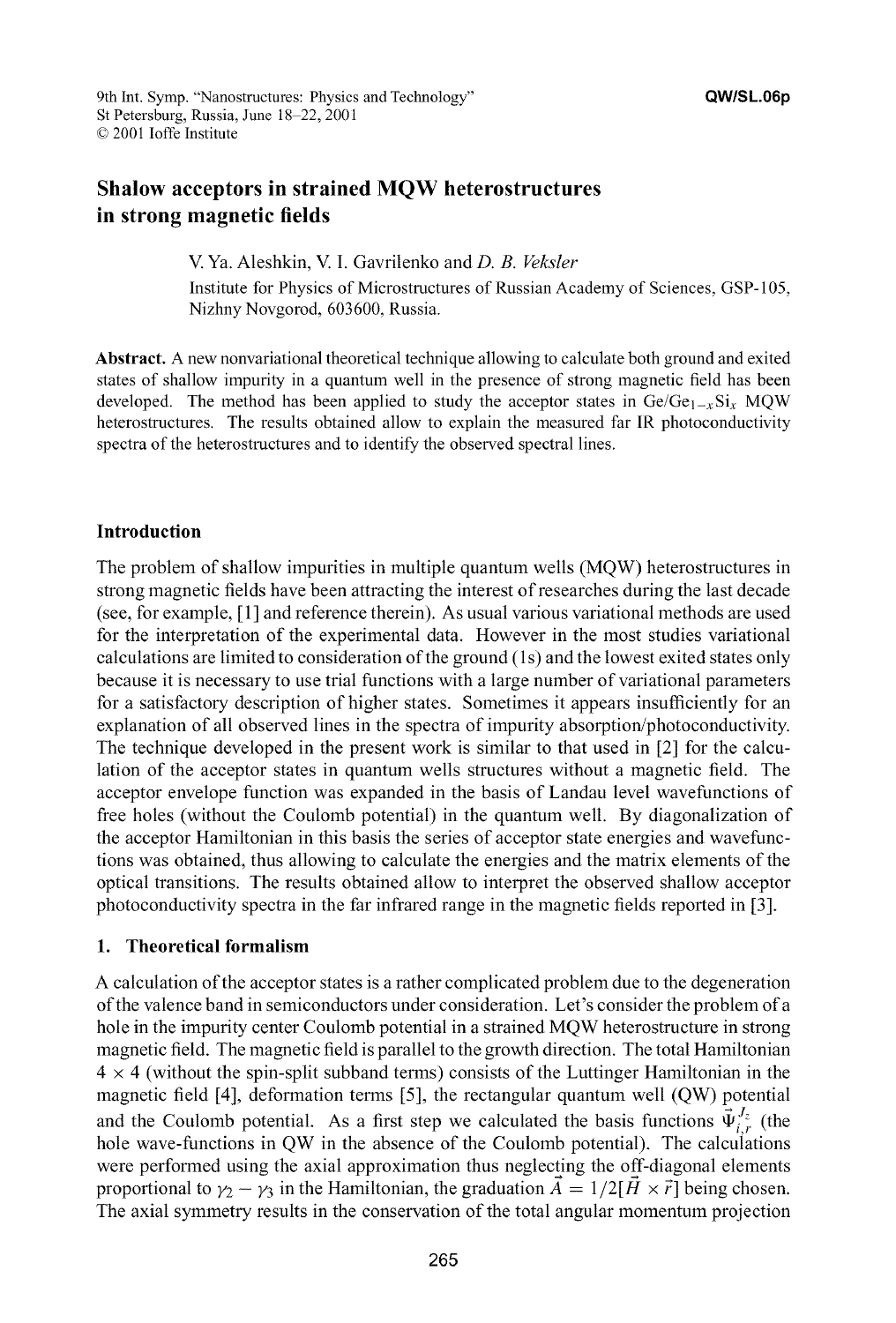on the magnetic field direction  $J_z$ . Each Landau state in the QW is characterized by the number *n*  $(n = r + (|M| + M)/2, r = 0, 1, ..., \infty, M = J_z/\hbar + 3/2)$ , wave-function parity p and the subband number i. The Landau states prove to be degenerated on  $M$  $(M = -\infty, \ldots, -1, 0, \ldots, n)$ . In the above approximation the problem of the basis functions search was reduced to the solving of the system of four differential equations **[6].**

#### 2. Results and discussion

In order to test the developed technique we have calculated the donor states in the GaAs/  $\text{Al}_x\text{Ga}_{1-x}\text{As}$  MQW. In strong magnetic fields ( $H > 2$  kOe) our approach gives the results which fit the experimental data much better **[7]** than those obtained by the variational method **[1].**



Fig. **1.** Chart of calculated acceptor state energies in rectangular QW in the strained Ge/GeSi heterostructure #306 ( $d_{\text{GeSi}} \approx d_{\text{Ge}} = 200 \text{ Å}, \epsilon = 2.1 \times 10^{-3}, x = 0.12$ ) vs the magnetic field. The solid lines correspond to the impurity states located in the center of QW. The dash lines refer to impurity states in the barrier center. Thin dotted lines **-** correspond Landau levels of free holes.

The calculation results for the ground (1s) and two exited  $(2p_{\pm 1})$  states energies for the acceptors in the Ge/Ge<sub>1-x</sub>Si<sub>x</sub> heterostructures located in the center of a QW (solid lines) and in the center of a barrier (dashed lines) are given in Fig. 1. The  $2p_{\pm 1}$  states are the lowest ones to which the dipole transitions from the ground state are allowed. The Coulomb potential splits the degenerated over the M Landau states. The ground state wavefunction in strong magnetic fields is similar to that of the lowest Landau level  $(n = 0)$  with  $J_z = -3\hbar/2$ in the first subband. It is easy to see from Fig. 1 the  $2p_{-1}$  state also originate from the zeroth Landau level, however its wavefunction corresponds to the momentum projection  $J_z = -5\hbar/2$ . The  $2p_{+1}$  state with  $J_z = -1\hbar/2$  in the limit of the strong magnetic field is 'bound' to the first Landau level  $(n = 1)$  in the lowest subband. As one can see from Fig. 1, the impurity placed in the barrier center results in the formation of more shallow states if compared with the acceptor in the QW center. It should be mentioned, that it proved be possible to use the above method in the magnetic fields  $H > 10$  kOe only. Otherwise it is necessary to increase the dimension of the basis in weaker fields significantly. The comparison of the measured and simulated FIR photoconductivity spectra in Ge/GeSi heterostructure #306 is shown in Fig. 2. The photoconductivity spectrum calculation was produced in the approach of uniform distribution of an impurity in the structure. All exited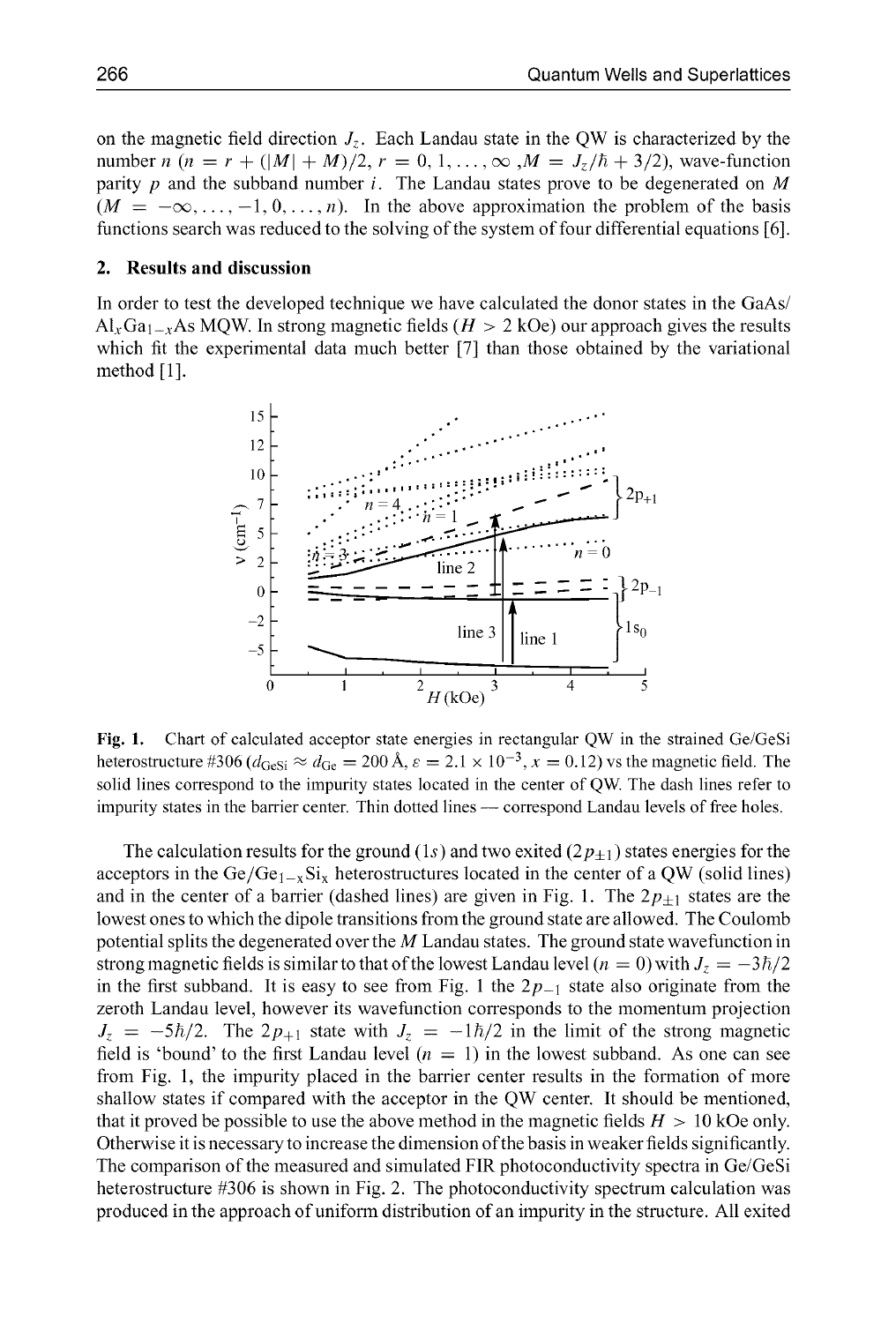

Fig. 2. Comparison of the measured and simulated FIR photoconductivity spectra in Ge/GeSi heterostructure #306. Solid line is the measured FIR photoconductivity spectra in magnetic fields.  $T = 4.2$  K. Dashed curve is the simulated photoconductivity spectra for the uniform impurity distribution over the QW and the barrier.



Fig. 3. Spectral positions of the measured ( **\*** ) photoconductivity peaks versus the magnetic field. Signs  $\Delta$  denotes  $1s \rightarrow 2p_{+1}$  transition energies for well-center acceptors, O corresponds  $1s \rightarrow 2p_{+1}$  transition for barrier-center acceptors,  $\nabla$  is used for  $1s \rightarrow 2p_{-1}$  transition for wellcenter acceptors.

states, the optical transitions on which are allowed and which lay in the range up to 150 cm<sup>-1</sup> were taken into account. It is necessary to note that at uniform distribution the maximal contribution to photoconductivity will be brought by transitions between states of acceptors located in the center of the quantum well and at the center of the quantum barrier. This fact is connected with the state density singularity in these places. The arrows 1, 2 and 3 in Fig. 1 indicate the optical transitions, which correspond to the observed spectral lines at the same magnetic field of 30 kOe (Fig. 2). Spectral positions of the measured photoconductivity lines on the magnetic field are shown in Fig. 3. Calculated energies of optical transitions for two acceptor positions are presented in Fig. 3 for comparison. One can easily see the good agreement between the calculated and measured data. This fact allows to unambiguously